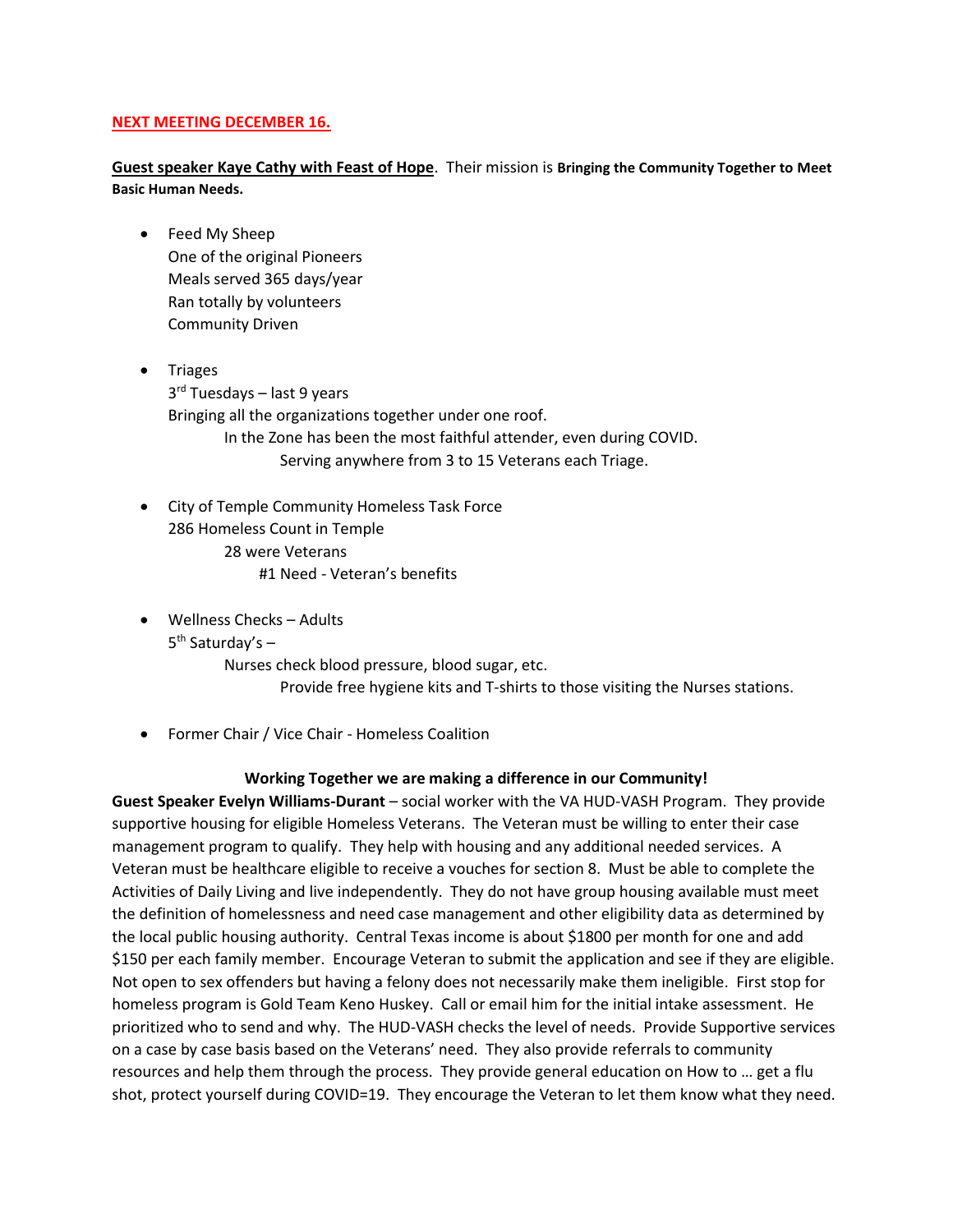**Thomas Wilson.** With Area Agency on Aging and ADVRC. Providing referral services to those 60 and older, Veteran or not. ADVRC 254-770-2342 or AAG 254-770-2330. Currently providing Medicare counseling and benefits counseling as open enrollment period is now.

**Trish Alger** – Help Heal Vets has lots of craft kits (4 pallets) so please come by and pick some up. They also have ceramics, wood crafts. Their new location is big but they need to move out the crafts as they come in. Please call, come by and get.

**Kelly Ovalle** – Social Work VA Caregiver Support Program – some new changes in program allowing them to help not only post 9-11 Veterans but also to help pre 1975 Veterans. Encourage your Veterans to check as see if they are eligible.

**Michael Jackson** – Bell County Veterans Treatment Court – depends on offense but Veteran may be eligible for second chance. They are looking for mentors for the court, especially female mentors.

**Maureen Jouett** – Refuge Mobile Food Pantry Drive Through, November 21 from 9-11 at 916 W. Hwy 190, Copperas Cove. Destiny Church Fresh Food "Feed the 5000", November 21 6 pm, 101 WS Killeen.

**CASEY WADE** Join us for our Spectrum Customer Operations Military Hiring Event!

Jobs.spectrum.com/military

#### **Pre-Register at the link below:**

https://app.brazenconnect.com/events/Kdn0y?utm\_medium=Email+Blast&utm\_source=Email+Blast

Veteran Food Pantry at the DAV 147 at 702 E Avenue E in Killeen. Anytime Tuesday-Friday from 9am-1pm for any veteran needing food. Heal Vets would like to invite veterans on the 3rd Wednesday at 5PM to help fill bags to hand out. Contact: Lawrence Rivenburg 254-316-3463

**Kino Hickey**... kino.hickey@va.gov 254-743-1394 **Evelyn.williams-durant**@va.gov 254-749-1114

[Emmanuel.tamarez@familiesincrisis.net](mailto:Emmanuel.tamarez@familiesincrisis.net)

**Cynthia Ramirez** beitz.mvpn2@gmail.com, 2548135834

# **Holly Doggett**

Upcoming webinar hosted by Cedar Crest Hospital - Mental Health in the Workplace When: Nov 24, 2020 12:00 PM Central Time (US and Canada) Register in advance for this webinar: https://us02web.zoom.us/webinar/register/WN\_8mFtBT6-RNqcwPs3TFSQfw

### **Holly Doggett - Cedar Crest Hospital**

Also, we are hiring! We have lots of veterans working here, so please feel free to refer your veterans (and non-veterans) to us. Must apply on our website: